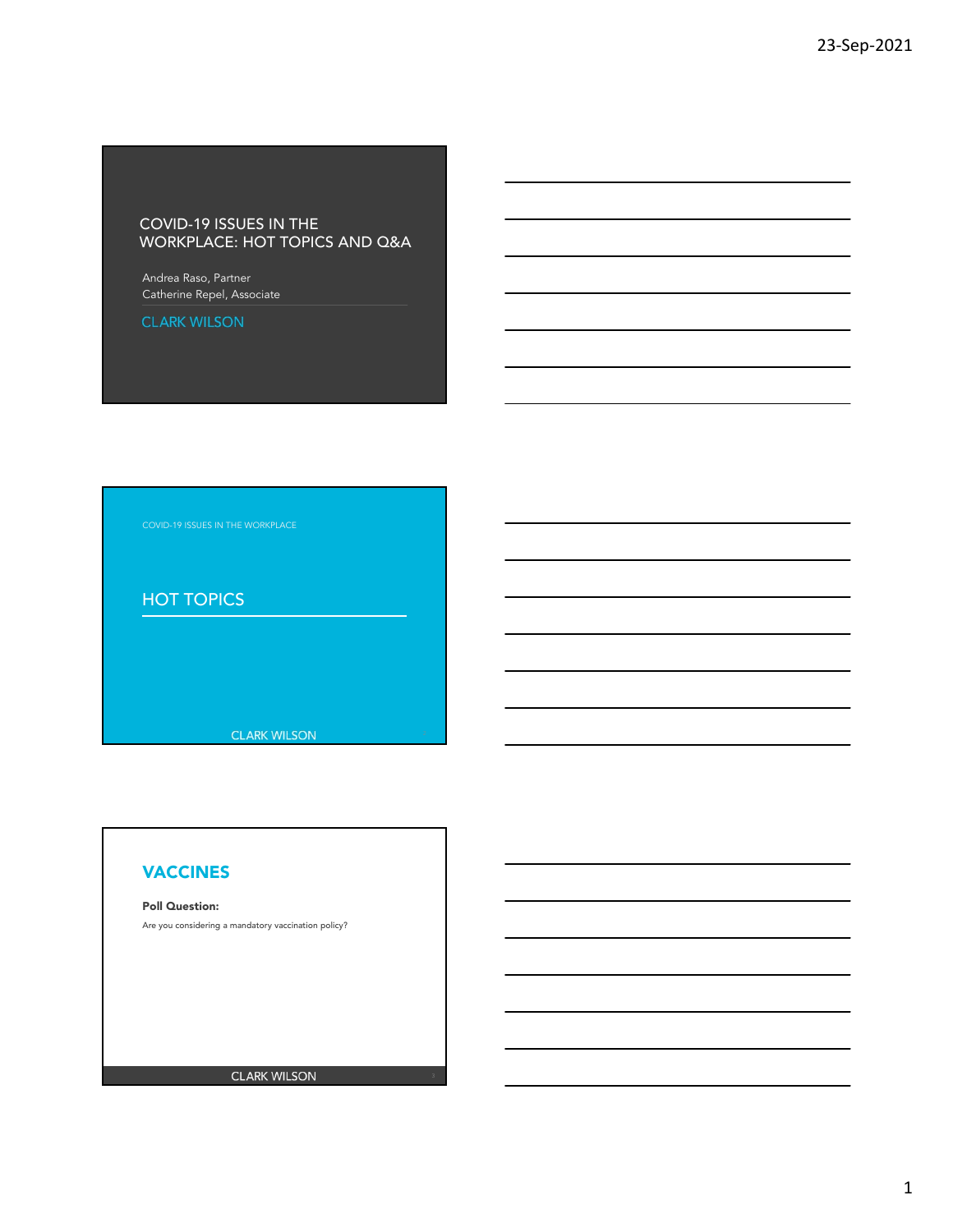### Poll Question:

Can I bring in a mandatory vaccination policy for my employees?

**CLARK WILSON** 

## VACCINES

#### Can I bring in a mandatory vaccination policy for my employees?

- It depends and there is a lot to consider:
- Federally regulated versus provincially regulated/specific sector
- Human rights laws
- Privacy laws
- Employment law
- Practical issues

### **CLARK WILSON**

## VACCINES

#### FEDERAL REGULATION VS. PROVINCIAL **REGULATION**

Most employers are provincially regulated, but certain sectors such as banking, aviation, and transportation are federally regulated.

- Federally regulated employees in the public sector and transportation sector are subject to a mandatory vaccination policy.
- The government "expects" that other federally regulated employers will also require vaccination for their employees. No legislation or other order setting out such requirement yet.
- Provincially regulated employees in healthcare settings and long-term care facilities are subject to mandatory vaccination policies.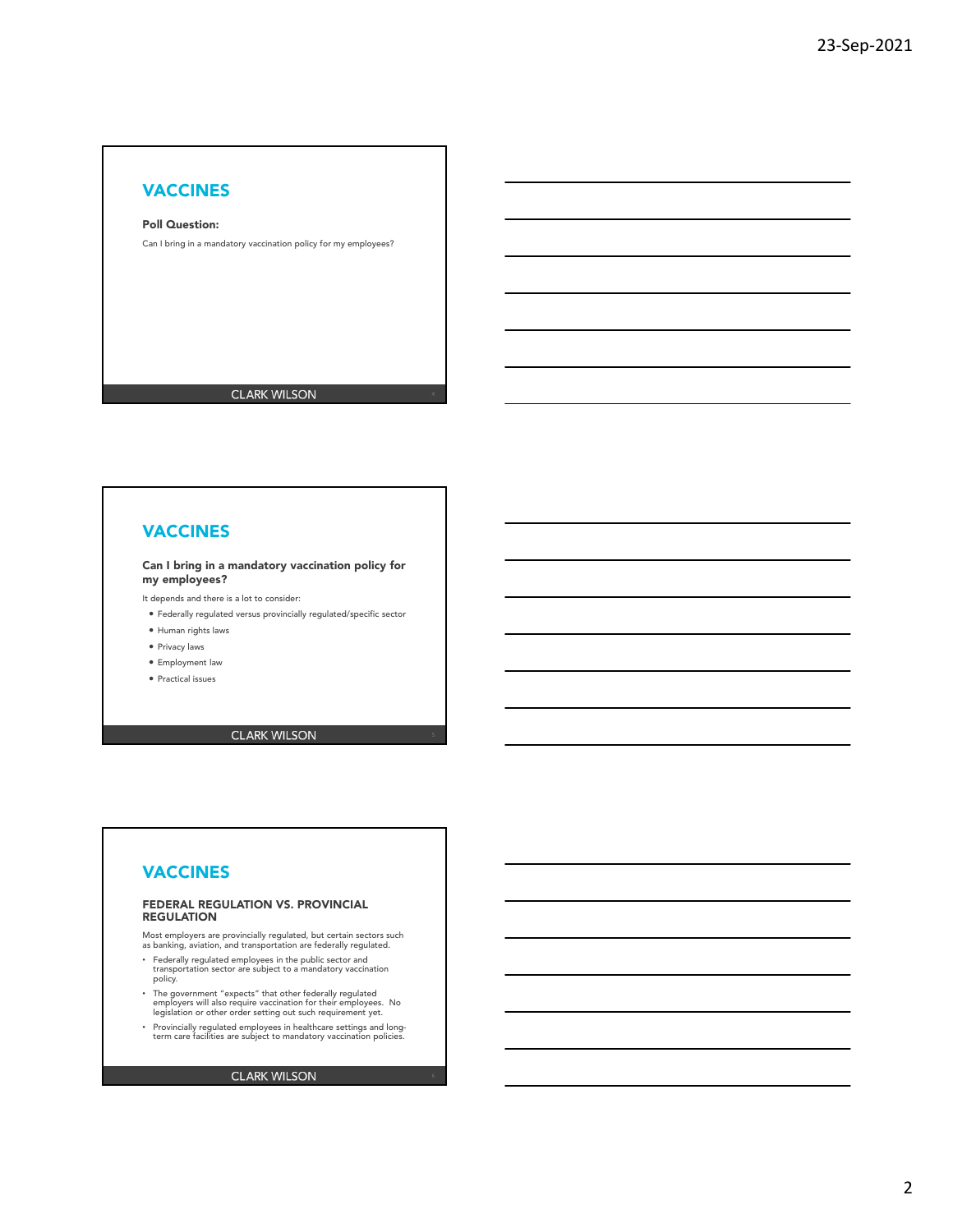#### Poll Questions:

Has there been government action to mandate such policies for other types of workplaces or employers (besides the federal public service, transportation sector, long-term care, and healthcare workers)?

Do vaccine passports apply to workplaces/employees?

**CLARK WILSON** 

# VACCINES

### HUMAN RIGHTS LAWS

The Canadian Human Rights Act and BC Human Rights Code prohibit discrimination based on certain protected grounds.

Both Canada and BC prohibit discrimination based on disability and religion.

Employers may be required to accommodate employees who have a medical reason for not getting vaccinated or who cannot be vaccinated due to their religious beliefs.

Employers are able to ask for documentation to substantiate a request for accommodation.

**CLARK WILSON** 

## VACCINES

#### Poll Question:

Can I ask job applicants whether they have been vaccinated?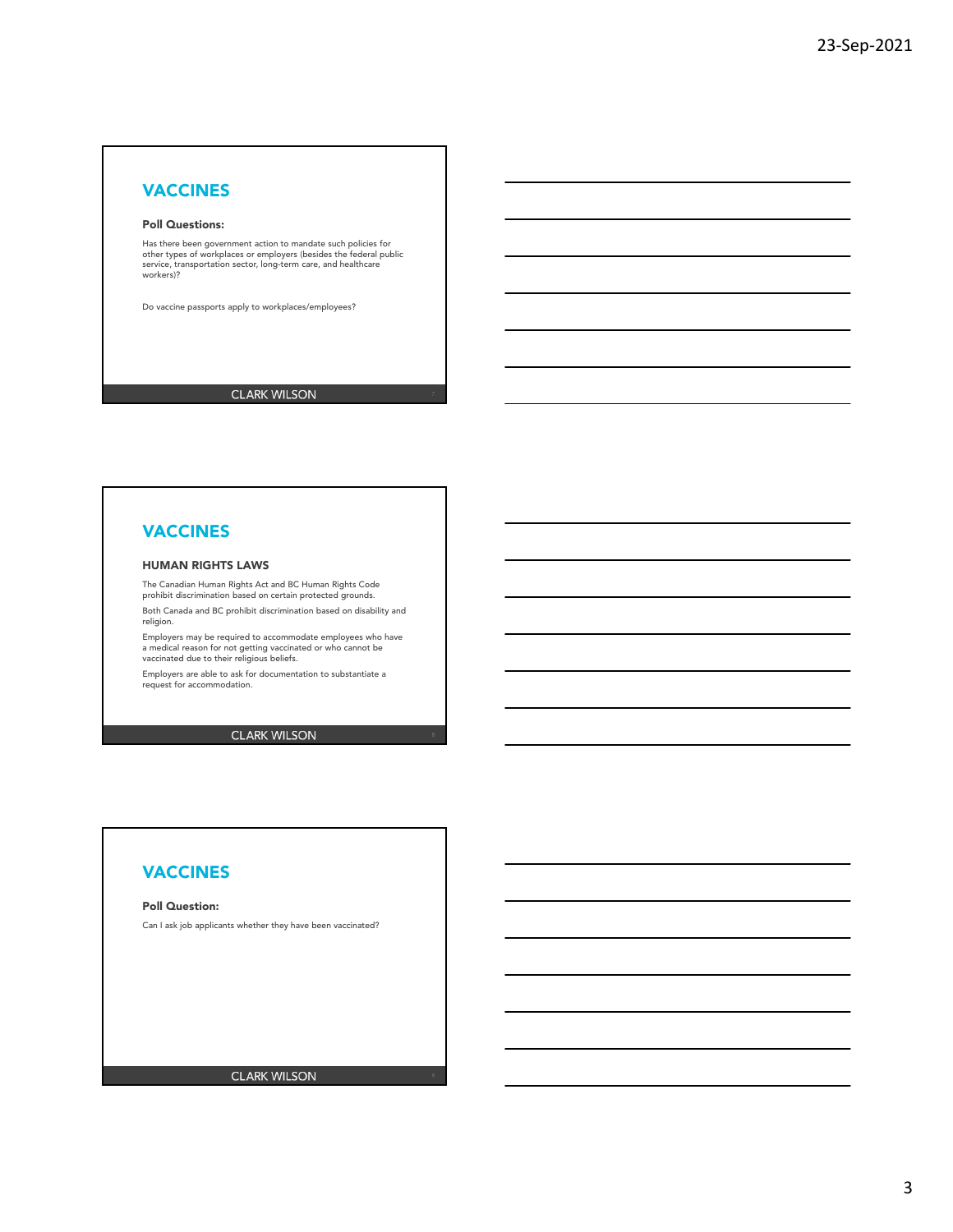### PRIVACY LAWS

An employee's vaccination status and/or vaccination record is sensitive personal medical information.

.<br>Clear consent to collect, use, and disclose such information should be obtained from the employee.

The information must be kept protected and safe, subject at all times to the requirements of the applicable legislation.

Any lists or copies of documents must be kept locked, password<br>and/or firewall protected and only the minimum amount of individuals<br>necessary should have access to the information.

Employers should review their privacy policies generally to ensure that they are in compliance with the applicable legislation, including having a designated privacy officer

### **CLARK WILSON**

# VACCINES

#### EMPLOYMENT LAWS

A refusal to get a vaccine, even with a mandatory policy, is not likely sufficient to terminate for cause.

A mandatory vaccination policy may result in a constructive dismissal claim from an employee as it is arguably a significant, unilateral change to a term of the employee's employment.

Constructive dismissal claims and terminations will require notice to be provided to the terminated employee.

**CLARK WILSON** 

## VACCINES

#### Poll Question:

What if an unvaccinated employee is required to travel and regularly attend large events and event venues/restaurants as part of their job?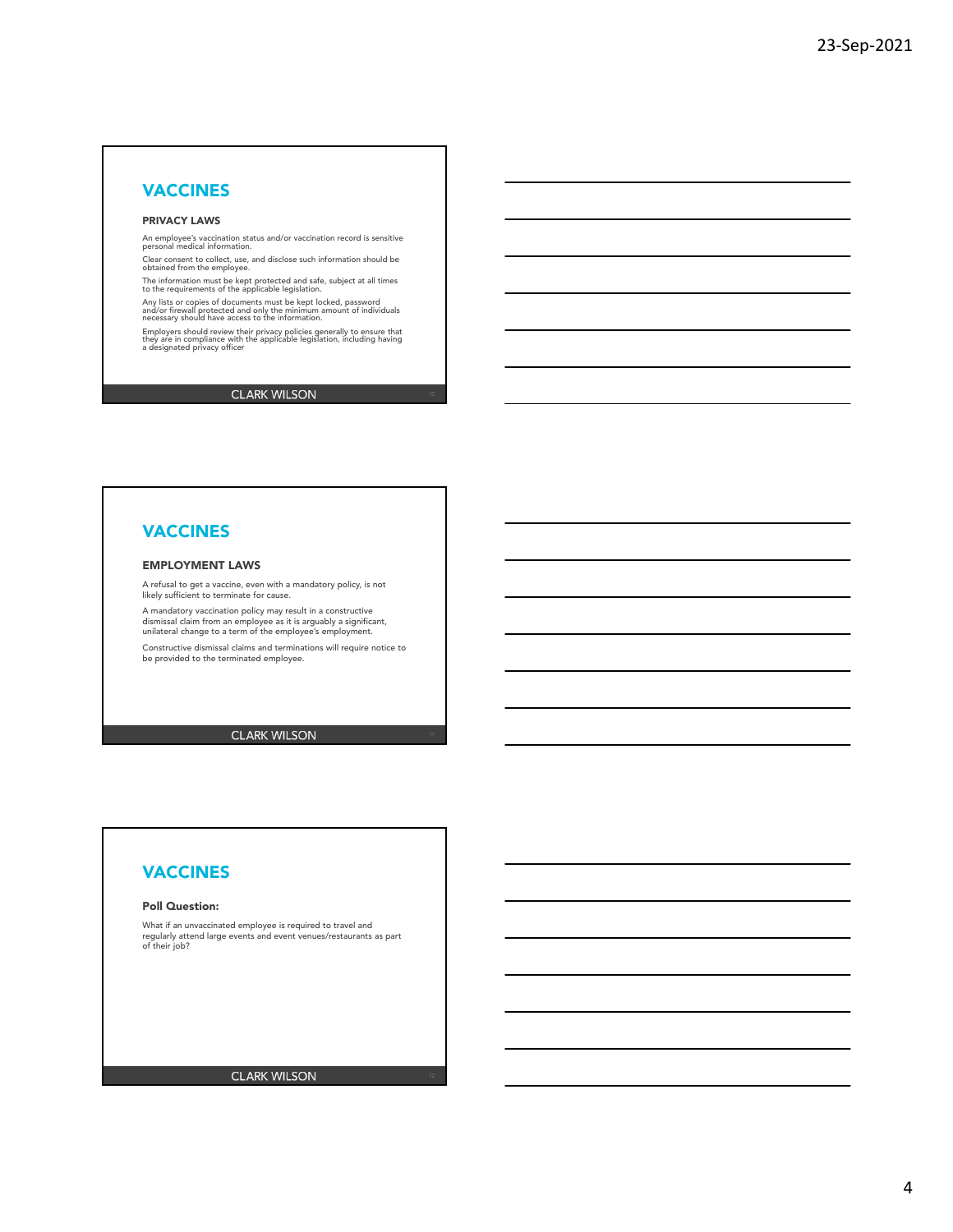### PRACTICAL CONSIDERATIONS

Accommodation measures? testing, PPE, work from home, alternate work location on premises, etc.

What are you going to do with employees who do not want to get vaccinated for other reasons not covered by human rights legislation?

Can you afford to lose one or more employees if you plan to terminate those who are not vaccinated?

Can you afford to pay out notice to employees if you plan to terminate them?

### **CLARK WILSON**

## WORKPLACE SAFETY CONCERNS

#### EMPLOYEES WHO REFUSE TO COME INTO THE OFFICE

Employers should be periodically reviewing their current health and safety protocols, particularly with respect to communicable disease prevention

Employers should be able to tell employees that all required health and safety protocols are in place

Employees should be encouraged to discuss their specific concerns with the employer

### **CLARK WILSON**

### WORKPLACE SAFETY CONCERNS

# EMPLOYEES WHO REFUSE TO WORK WITH UNVACCINATED WORKERS

Employers should be periodically reviewing their current health and<br>safety protocols, particularly with respect to communicable disease<br>prevention

Employers should be able to tell employees that all required health and safety protocols are in place

Employees should be encouraged to discuss their specific concerns with the employer

Employers may need to evaluate the practical considerations at play concerning mandatory vaccinations in the workplace

Employers have obligations concerning bullying, discrimination, and harassment in the workplace – any tensions between employees should be closely monitored